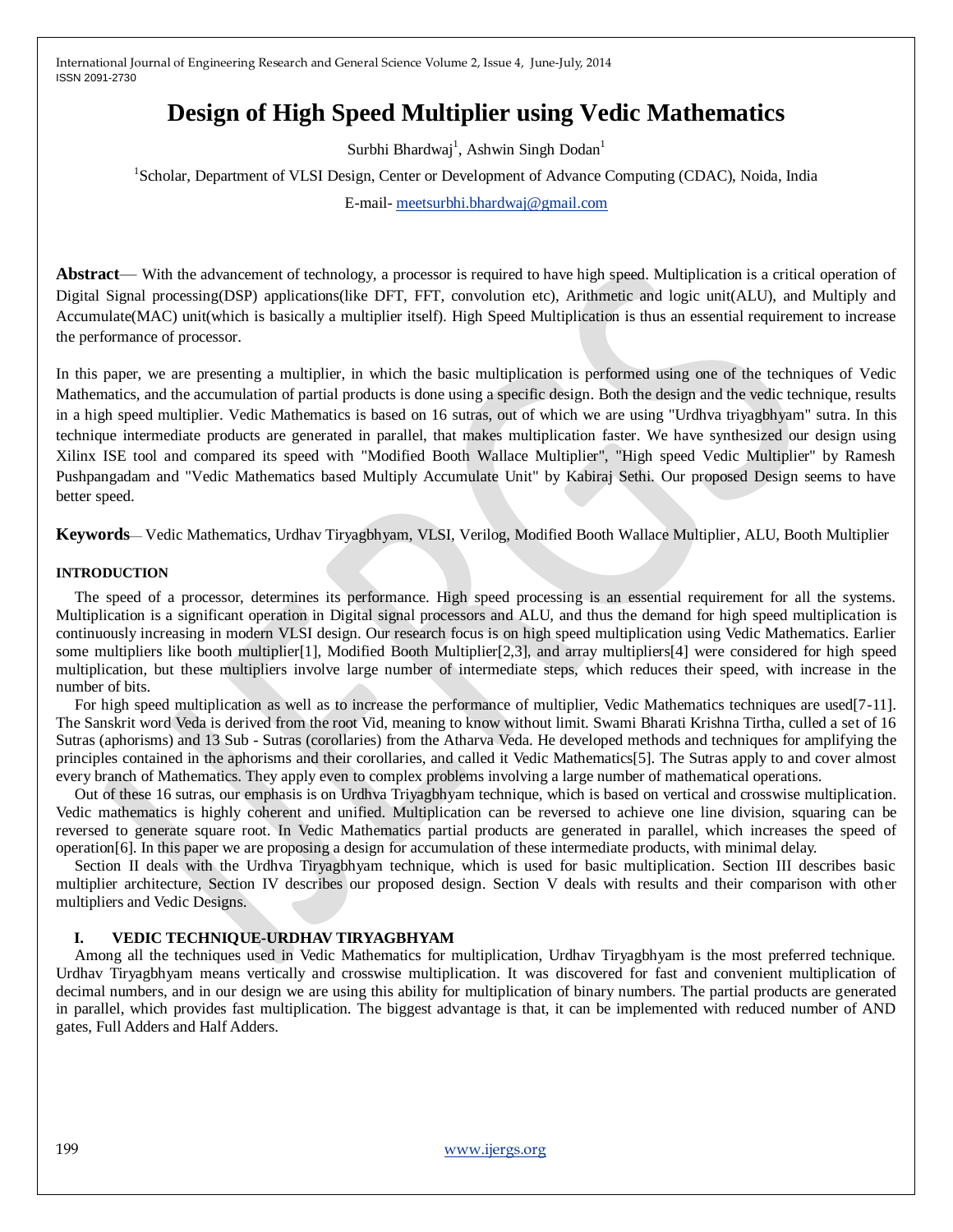We will first consider an example, which shows multiplication of two decimal numbers 123\*456, as shown in Fig. 1. Firstly we take the product of least significant bits of the multiplier and multiplicand, the least significant bit of the result i.e. 8 in this case, is stored and carry is generated for the next step i.e. 1. In the next step, crosswise two least significant bits are multiplied, and their product is added with the previous carry. Similarly in the next step all the bits are multiplied crosswise and their products are summed up with the previous carry. Again In the next step, two most significant bits are multiplied crosswise, and results are added in the



similar manner. And finally, the most significant bit of the multiplier and multiplicand are multiplied, and result is added with the previously generated carry, to get the end result.

Fig.1. Line Diagram for multiplication of decimal numbers

We can apply this sutra in the similar manner, to binary numbers. As shown in Fig. 2, the bits of multiplier and multiplicand are multiplied crosswise. They are added with previous carry, to generate the result of that particular step. The final result is obtained by concatenating, the result from each step and the carry in the last step. For convenience bits are represented by circles in figure.

Fig.2. Line Diagram for multiplication of binary numbers

200 [www.ijergs.org](http://www.ijergs.org/)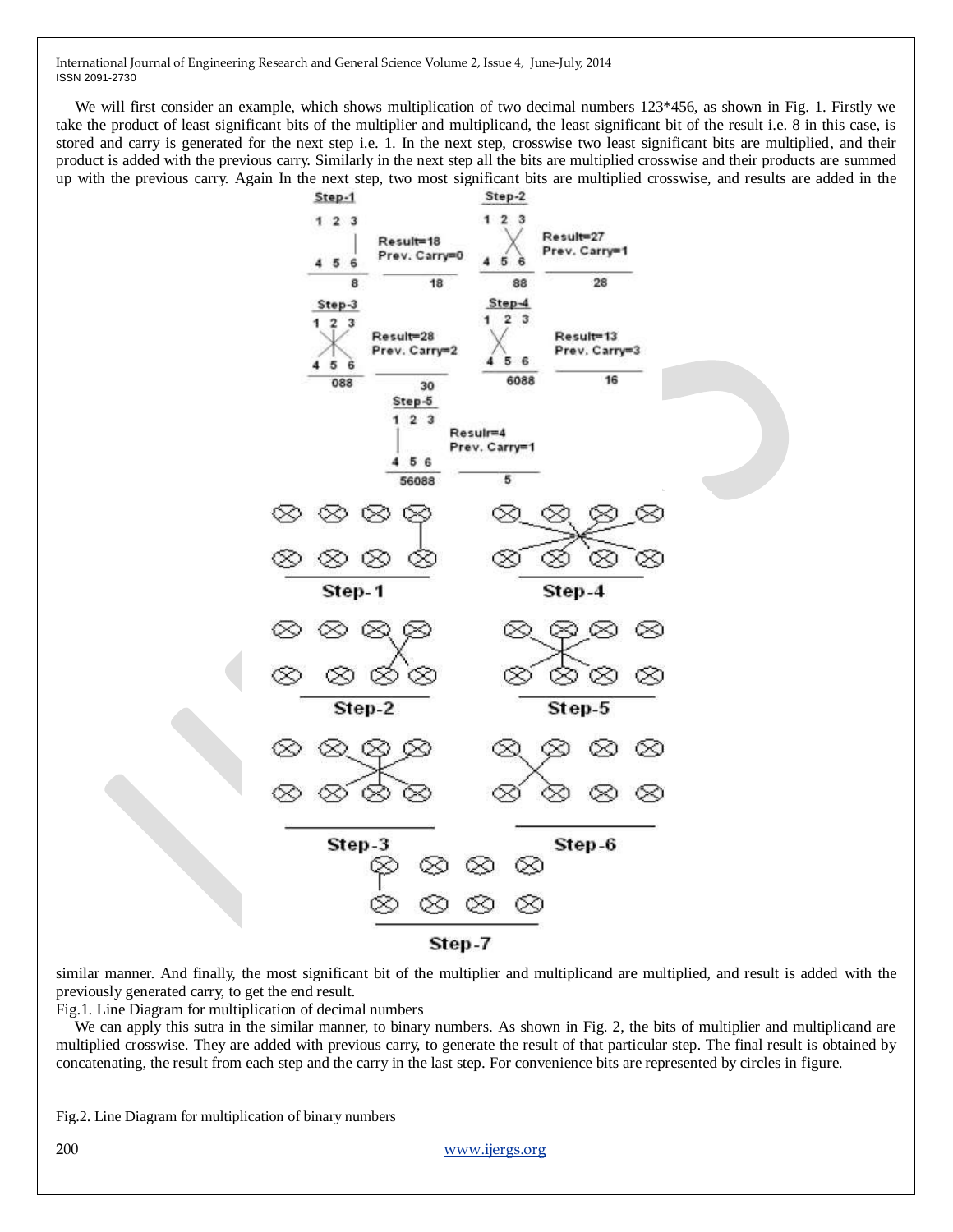# II. **BASIC MULTIPLIER ARCHITECTURE**

2\*2 Multiplier Architecture is obtained by using 2 half adders and four and gates, as shown in Fig. 3. The product X0Y0 is directly given to the output. X1Y0 and X0Y1 are added using first half adder, sum is given directly to the output and carry is added with product X1Y1 using second half adder.

S0=X0\*Y0 C1S1=X0\*Y1+X1\*Y0 C2S2=X1\*Y1+C1 Result={C2S2S1S0} where Sn and Cn are the sum and carry output respectively.

> x1v1 x0y1  $x1y0$ x0y0 Half Adder čl Half Adder

## Fig.3. Architecture of 2\*2 Multiplier

## III. **PROPOSED DESIGN**

The architecture of 4\*4 Multiplier consists of four 2\*2 Multipliers, a 4-bit carry save adder, a 5-bit adder, and a 2-bit adder as shown in Fig. 4. This design, performs the accumulation of partial products in such a way, that it reduces the delay, compared to other multipliers, along with that partial products are generated in parallel, so delay is further reduced.



#### Fig.4. Architecture of 4\*4 Multiplier

The least significant two bits of the first  $2*2$  multiplier are directly given to the output as output bits P1P0. The most significant bits of the output of the same multiplier are concatenated with the least significant two bits of the fourth multiplier, and the resulting value is added with 4-bit outputs of the second and third multiplier using carry save adder. The sum and carry output of carry save adder are added using a 5-bit adder. The least significant four bits obtained as output of the 5-bit adder are given at the output as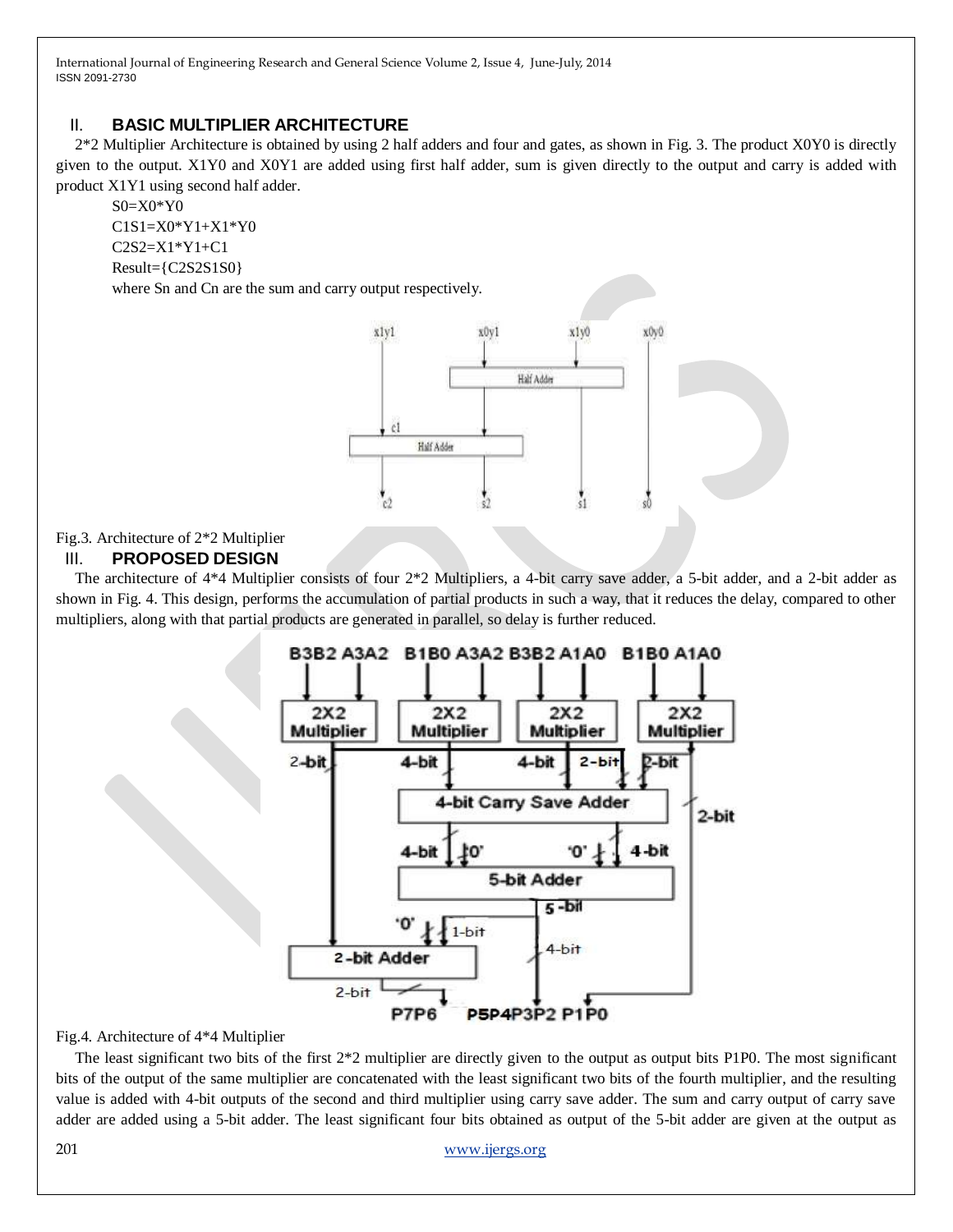P5P4P3P2. And the most significant 6th bit is appended with 0 and added with the most significant two bits of the fourth multiplier using 2-Bit adder, the result is given as P7P6 bit of the output.

The total critical path delay is equal to the delay of 3 Full adders and 6 half adders. In the similar manner, we can implement designs of 8\*8 and 16\*16 multipliers, using four 4\*4 and four 8\*8 multipliers respectively.

# IV. **RESULTS AND COMPARISON**

We have simulated our design using ModelSim-Altera 6.4a. Coding is done using Verilog. The simulation results of 4\*4, 8\*8 and 16\*16 Multipliers are shown in Fig. 5, Fig. 6, and Fig. 7 respectively. We have synthesized our designs using Xilinx ISE suite 14.3 and obtained the delay using Xilinx Plan Ahead 14.3, the results are shown in TABLE 1.

| Messages                                   |     |     |     |    |     |  |
|--------------------------------------------|-----|-----|-----|----|-----|--|
| /test_bench/a                              |     |     |     | ß  | ĵ9  |  |
| /test_bench/c                              | -11 |     |     |    |     |  |
| /test_bench/p                              | ᅭ   | (84 | 150 | 18 | I18 |  |
| Fig.5. Simulation result of 4*4 Multiplier |     |     |     |    |     |  |

| Messages                      |      |       |       |       |       |
|-------------------------------|------|-------|-------|-------|-------|
| /test_bench/a<br>$\pm$ $\sim$ | 75   | 100   | 1115  | 189   | 119   |
| test_bench/c<br><b>+</b>      | 105  | 70    | 108   | 113   | 176   |
| test_bench/p/                 | 7875 | (7000 | 12420 | 10057 | 19044 |
|                               |      |       |       |       |       |

Fig.6. Simu

| ilation result of 8*8 Multiplier |           |                                         |        |        |        |
|----------------------------------|-----------|-----------------------------------------|--------|--------|--------|
| Messages                         |           |                                         |        |        |        |
| $\rightarrow$ /test_bench/a      | 18367     | (13445                                  | 123674 | 116989 | 18786  |
| $H -$ /test_bench/c              | 16547     | (25415                                  | 112356 | 121324 | 121346 |
| /test_bench/p                    | 303918749 | 341704675 292515944 362273436 401005956 |        |        |        |

Fig.7. Simulation result of 16\*16 Multiplier

## Table 1:Synthesis Result of Proposed Design

| Device:SPARTAN3: | No. of Slices | No. of $4$ I/p LUTs | No. of Bonded | Delay(ns) |
|------------------|---------------|---------------------|---------------|-----------|
| XC3S50:-4        |               |                     | <b>IOBs</b>   |           |
| $4*4$            | 16            | 29                  |               | 11.695    |
| 8*8              | 84            | 49                  |               | 18.532    |
| 16*16            |               | 661                 | 64            | 30.659    |

We have compared our results with "Modified Booth Wallace Multiplier"[7,10], "High speed Vedic Multiplier" by Ramesh Pushpangadam[10] and "Vedic Mathematics based Multiply Accumulate Unit" by Kabiraj Sethi[7]. The results, as shown in TABLE 2, report that our multiplier design is much faster than other multipliers. Its delay is much less compared to other designs.

| Table 2:Comparison of maximum combinational pad to pad delay(ns) |                               |                  |                      |          |  |  |
|------------------------------------------------------------------|-------------------------------|------------------|----------------------|----------|--|--|
| Device:SPARTAN3:                                                 | <b>Modified Booth Wallace</b> | Ramesh           | Kabiraj              | Proposed |  |  |
| XC3S50:-4                                                        | Multiplier $[7,10]$           | Pushpangadam[10] | Sethi <sup>[7]</sup> | Design   |  |  |
| $4*4$                                                            | NA                            | NA               | 17.45                | 11.695   |  |  |
| $8*8$                                                            | 25.756                        | 25.175           | 25.06                | 18.532   |  |  |
| 16*16                                                            | 59.238                        | 37.507           | 36.09                | 30.659   |  |  |

Table 2:Comparison of maximum combinational pad to pad delay(ns)

# **CONCLUSION**

We have designed a multiplier, which is highly efficient in terms of speed. Basic multiplier architecture is based on Vedic Technique and accumulation is done using carry save adder, which gives better performance. On comparison with other multipliers, we have found that our design works with much less delay. For future work, its performance within an ALU can be tested or it can be compared with other Vedic Designs or Conventional Designs

.